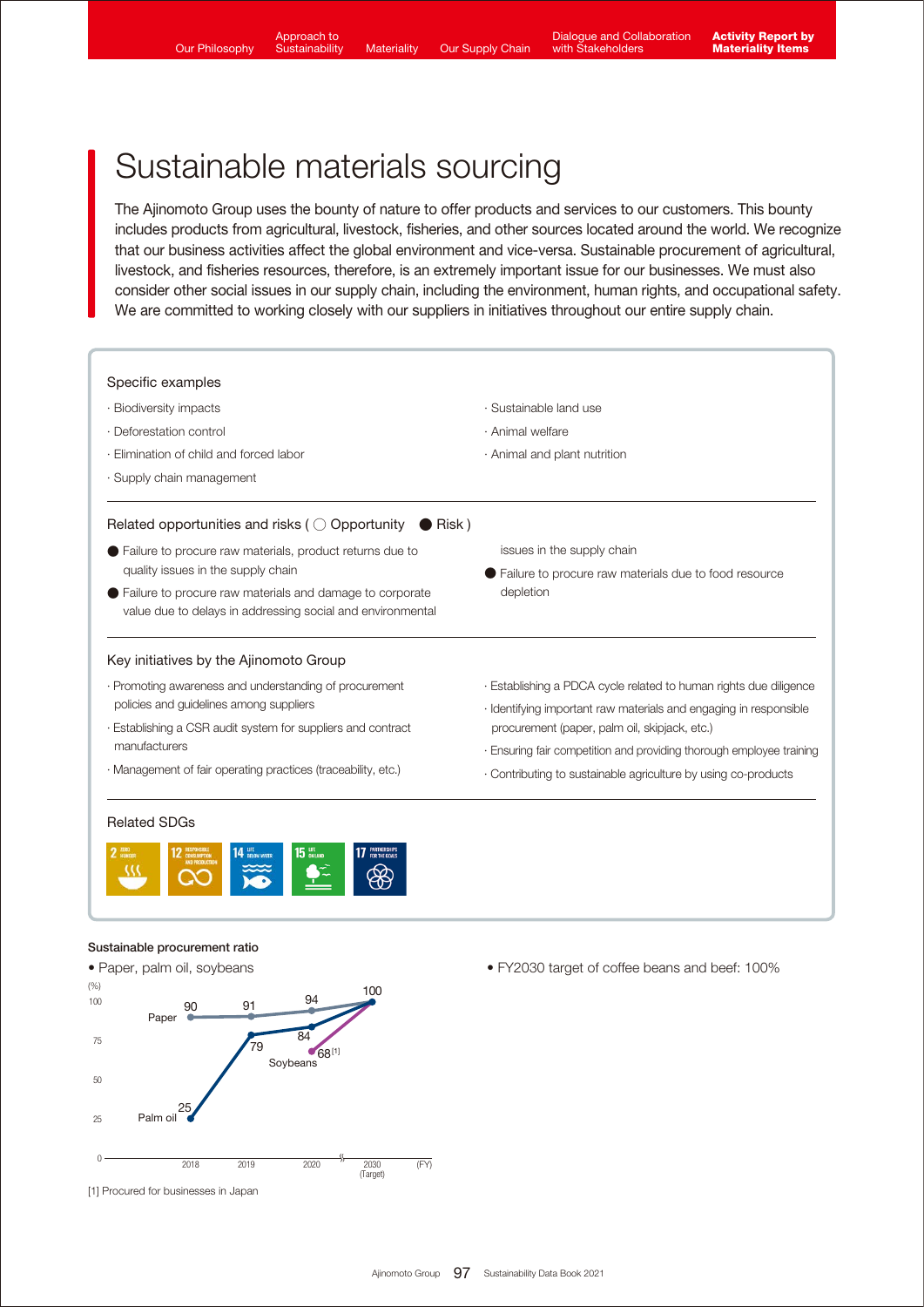# Initiatives related to key raw materials

## Identification of key raw materials

#### Approach

GRI201-2 GRI204-DMA GRI301-DMA GRI414-DMA

- > Ajinomoto [Group Palm Oil](https://www.ajinomoto.com/sustainability/agp/palm-oil-procurement-guidelines.php)  Procurement Guidelines
- > Ajinomoto [Group Paper](https://www.ajinomoto.com/sustainability/agp/paper-procurement-guidelines.php)  Procurement Guidelines
- [> Participation in](https://www.ajinomoto.co.jp/company/en/ir/esg/external-initiatives.html#multiColumn1-5)  **RSPO**
- [> Participation in](https://www.ajinomoto.co.jp/company/en/ir/esg/external-initiatives.html#multiColumn1-8)  **CSPU**
- [> CDP Forests](https://www.ajinomoto.com/sustainability/pdf/2021/Ajinomoto_CDP_Forests_2021.pdf)

The Ajinomoto Group identifies key raw materials that are derived from agriculture, forestry, and fishery sources requiring more focused action. The identification process involves determining all the raw materials used in business operations, which are then analyzed by internal divisions and external experts including NGOs. We base our assessment on an overall perspective that includes several factors such as dependency on the materials used, availability of alternative materials, and relevance to global environmental sustainability. We conduct an annual review of key raw materials to incorporate changes in business, global environment, and other factors.

 Recognizing that deforestation has a substantial impact on climate change, biodiversity, and human rights issues, we seek to procure certified raw materials, ensuring partnerships with various initiatives and establishing our own traceability systems, as well as implement audits based on the Ajinomoto Group Palm Oil Procurement Guidelines and Paper Procurement Guidelines. The Group added beef and soybeans to our list of key raw materials in fiscal 2019. These raw materials have been listed as causes of deforestation by the CDP and the Consumer Goods Forum (CGF), an international industry group for consumer goods. We plan to conduct the same type of surveys for these key materials as we do for palm oil and paper.

| Key raw materials                        |                                                                                              | Major countries and regions of procurement                                                                                                                                                                                                                               |
|------------------------------------------|----------------------------------------------------------------------------------------------|--------------------------------------------------------------------------------------------------------------------------------------------------------------------------------------------------------------------------------------------------------------------------|
| Agriculture<br>and forestry<br>resources | Palm oil, an ingredient in packaged food<br>products and specialty chemicals                 | Indonesia, the Philippines, Vietnam, Malaysia,<br>Thailand, West Africa, Colombia, Brazil, Peru,<br>Papua New Guinea                                                                                                                                                     |
|                                          | Paper, used as office paper and in<br>containers and packaging for packaged<br>food products | China, Indonesia, Cambodia, the Philippines,<br>Vietnam, Malaysia, Thailand, Bangladesh,<br>EU, Turkey, West Africa, the United States,<br>Canada, Mexico, Argentina, Uruguay, Colombia,<br>Paraguay, Brazil, Peru, Bolivia, Australia, New<br>Zealand, Papua New Guinea |
|                                          | Sugar crops, used in fermentation process<br>of amino acids                                  | Each country where our factories are located                                                                                                                                                                                                                             |
|                                          | Coffee beans                                                                                 | Indonesia, Vietnam, West Africa, Mexico,<br>Colombia, Brazil, Papua New Guinea                                                                                                                                                                                           |
|                                          | Beef, an ingredient in frozen foods, etc.                                                    | Japan, China, Thailand, India, EU, Turkey, the<br>United States, Canada, Mexico, Argentina,<br>Uruguay, Brazil, Australia, New Zealand                                                                                                                                   |
|                                          | Soybeans, an ingredient in packaged food<br>products, etc.                                   | Japan, China, South Korea, Indonesia,<br>Cambodia, Thailand, India, EU, Turkey, the<br>United States, Canada, Mexico, Argentina, Brazil,<br>Australia, New Zealand                                                                                                       |
| Fishery<br>resources                     | Skipjack, an ingredient in HON-DASHI <sub>®</sub><br>and in bonito flakes                    | Japan                                                                                                                                                                                                                                                                    |
|                                          | Shrimp, an ingredient in frozen foods, etc.                                                  | Thailand                                                                                                                                                                                                                                                                 |

#### Ajinomoto Group key raw materials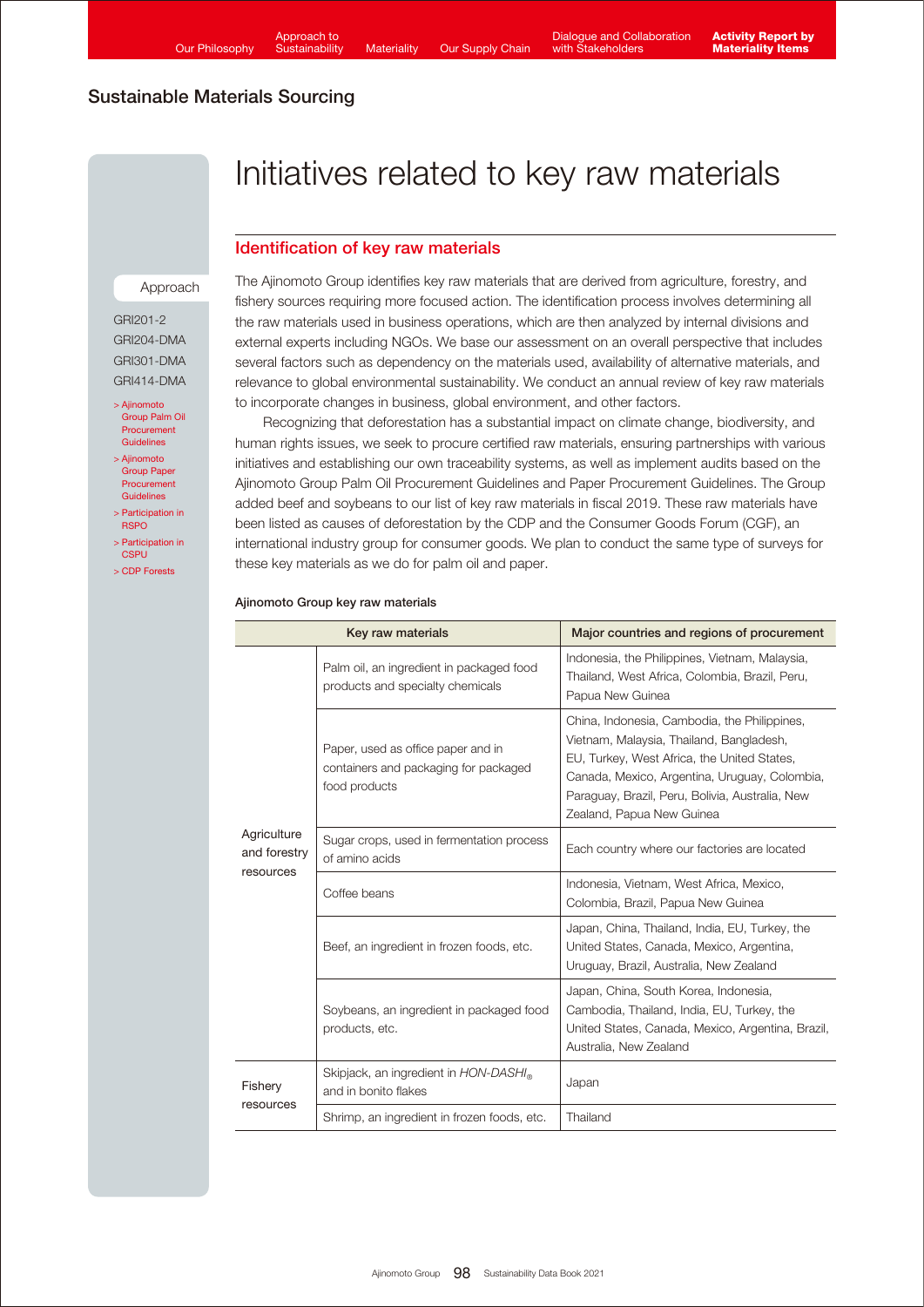### Initiatives related to raw materials

Performance

GRI102-12

[> Participation in](https://www.ajinomoto.co.jp/company/en/ir/esg/external-initiatives.html)  Initiatives

In order to procure raw materials sustainably, it is necessary to reduce risks from various perspectives such as climate change, human rights, and biodiversity. To that end, the Ajinomoto Group collaborates with external organizations such as international initiatives and certification organizations. In addition, we are striving to clarify the status of procurement of the identified key raw materials and to prioritize the procurement of certified materials. Going forward, we will promote procurement of certified materials as well as establishment of traceability.

#### Initiatives related to raw materials



[1] Supplier Ethical Data Exchange. A global membership organization that provides data on labor standards, business ethics, etc. within the global supply chains.

[2] Roundtable on Sustainable Palm Oil. An international organization of multiple stakeholders developing and operating a certification scheme for sustainable palm oil.

[3] Forest Stewardship Council®.

[4] Common Code for the Coffee Community. An independent, stakeholder-driven, internationally recognized sustainability standard for the entire coffee sector, aiming at anchoring sustainability in coffee supply chains.

[5] U.S. Soybeans Export Council.

#### Sustainable procurement of palm oil

Performance

The Ajinomoto Group uses palm oil in a variety of products and applications, from packaged food products such as cup soup, instant noodle and coffee creamer, to specialty chemicals made in Japan, Southeast Asia, Europe, and South America. Certain products use palm kernel oil, which is harder to procure in certified form. Further, certain regions have limited supplies of certified palm oil. Therefore, the Group defines palm oil certified by RSPO or traceable by the Group to sustainable sources as a sustainable material. In regions where it is difficult to procure RSPO-certified oil, we make every effort to procure palm oil that is confirmed as traceable. In so doing, we ascertain whether production takes place in regions where environmental destruction is a concern. In addition, we can respond quickly if human rights violations or other problems occur.

 We had set a fiscal 2020 target of 100% sustainable procurement of palm oil, however we achieved a figure of 84% for this period due to difficulty in procurement of certified oil for some areas/products. The rate of RSPO-certified palm oil procurement was 28%. We aim to achieve 100% sustainable procurement by fiscal 2030. As of fiscal 2021, we plan to start implementing measures for palm oil without certification/traceability, and further expand initiatives toward achieving this goal.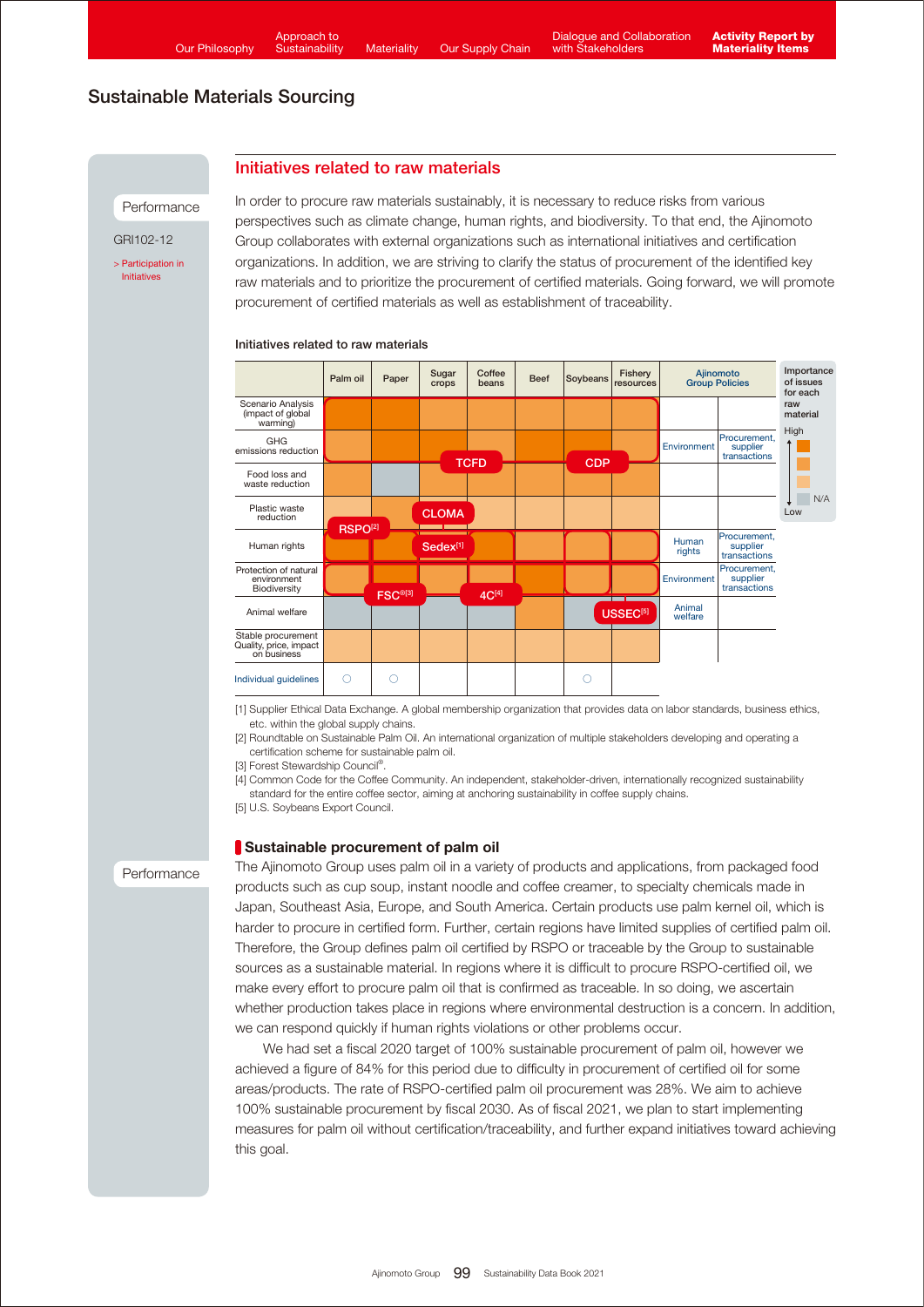

[1] Europe, the Middle East and Africa

## Sustainable procurement of paper

Performance

GRI301-2 GRI301-3 The Ajinomoto Group has established Paper Procurement Guidelines which stipulate criteria that must be met by the paper we procure. These guidelines define sustainable paper as paper that is not derived from deforestation in areas of high conservation value and paper that is procured from suppliers who use proper production procedures in accordance with local laws and regulations, as well as in line with international human rights standards. Sustainable paper includes paper certified by FSC<sup>®</sup>, as well as recycled paper and paper made from FSC<sup>®</sup> Controlled Wood.

 We had set a fiscal 2020 target of 100% sustainable procurement of paper, however we achieved a figure of 94% sustainable paper usage for use in packaging for this period because certified/recycled paper are not widely used in some areas. We aim to achieve 100% sustainable procurement by fiscal 2030.



#### FY2020 Sustainable paper procurement ratio

## Sustainable procurement of beef

The Ajinomoto Group aims to procure 100% sustainable beef by fiscal 2030. We are currently considering specific initiatives such as ensuring traceability. In fiscal 2020, we started risk assessments.

## Sustainable procurement of soybeans

The Ajinomoto Group aims to procure 100% sustainable soybeans by fiscal 2030. We are currently considering specific initiatives such as ensuring traceability. In fiscal 2020, we started risk assessments, and our fiscal 2020 use of soybeans and soy oil in Japan that are in line with the United States Soybean Sustainable Assurance Protocol was 68%.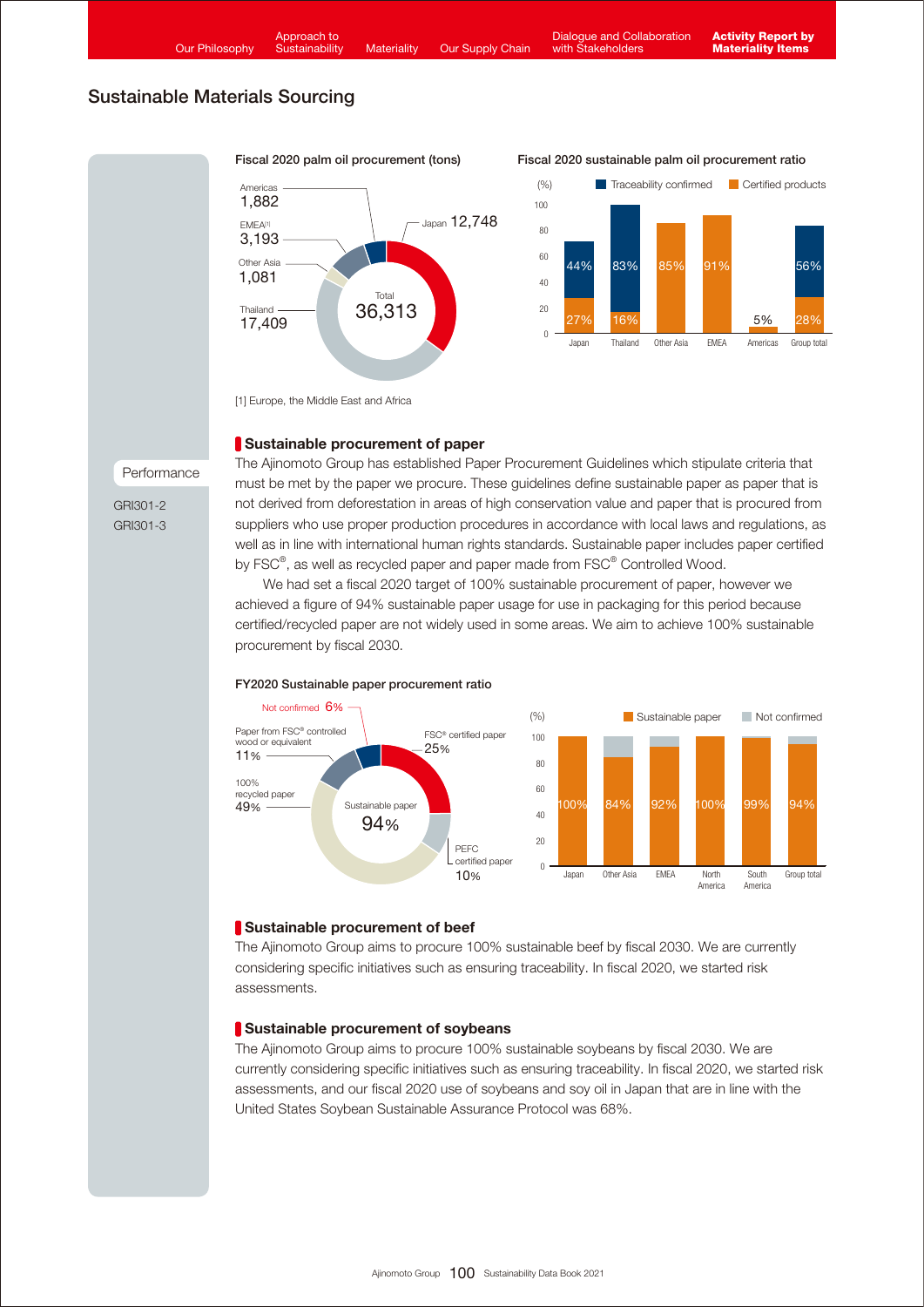Performance

[> WCPFC](https://www.wcpfc.int/)

### Sustainable procurement of fishery resources

The Ajinomoto Group uses skipjack as an ingredient in *HON-DASHI*®, our popular flavor seasoning product in Japan. We are committed to conserving resources and sustainable procurement. Therefore, we have conducted the joint skipjack tagging survey with the National Research Institute of Far Seas Fisheries (NRIFSF) in Japan since 2009. The results of this survey have shown that skipjack catches in the waters near Japan have fallen. However, skipjack levels near the equator appear to be stable. It is these equatorial skipiack that we use for the bonito flakes that serve as the raw material for *HON-DASHI*®. A paper published in 2019 that summarized the data and results of past tagging surveys is included in the National Tuna Fisheries Report of Japan to the Western and Central Pacific Fisheries Commission (WCPFC) in 2020.

 With regard to the sustainable procurement of shrimp, in fiscal 2018, we conducted human rights surveys at shrimp farms and processing plants in Thailand where we procure shrimp for use as an ingredient in frozen foods. We aim to achieve sustainable procurement of shrimp by building a supply chain management system that includes measures such as a complaint response mechanism.

#### Sustainable procurement of coffee beans

Coffee beans are grown in areas of the world rich in biodiversity, often by small farms.

 $>$  P<sub>106</sub>

Approach

 The Ajinomoto Group has endeavored to procure coffee beans produced at farms that adhere to standards set by the 4C certification system. This system aims to improve environmental conditions at coffee farms and better the lives of farm workers, while encouraging sustainable production and distribution. In fiscal 2020, 49% of all the coffee beans procured by Ajinomoto AGF, Inc. were from farms that adhere to the 4C standards. Starting with the first 4C certification logo in Asia on the packaging for stick coffee released in August 2020, a total of 43 products, including campaign products, were launched during that year, promoting ethical consumption related to the sustainable procurement of coffee beans. The Group has been continuing with tests in different coffee-producing regions with the goal of using high value-added fertilizers made from by-products (co-products) of fermentation processing of amino acids. Our hope is that, eventually, this coffee will be part of a Group circular economy. In particular in Indonesia, Brazil, and Vietnam, we are expanding support to farms with *AJIFOL*<sup>®</sup> co-product fertilizer, and have started putting together a system for improving product value and communicating value to consumers.

#### ■ Indonesia

We have provided support to farmers producing Robusta coffee beans in the form of high valueadded fertilizer in the Pagar Alam area of Sumatra. We also started providing this support in the Surabaya area of Java, and the Sidikalang area of Sumatra beginning in fiscal 2020.

#### ■ Vietnam

In addition to the test we have been conducting using our high value-added fertilizer, in fiscal 2019, we installed irrigation facilities in the Krong Nang district of Vietnam and expanded the areas. ■ Brazil

In fiscal 2020, as well as supporting farms by providing high value-added fertilizer we also worked to bring to market coffee beans from supported farms including BAU farms and the Kopelkam Agricultural Cooperative.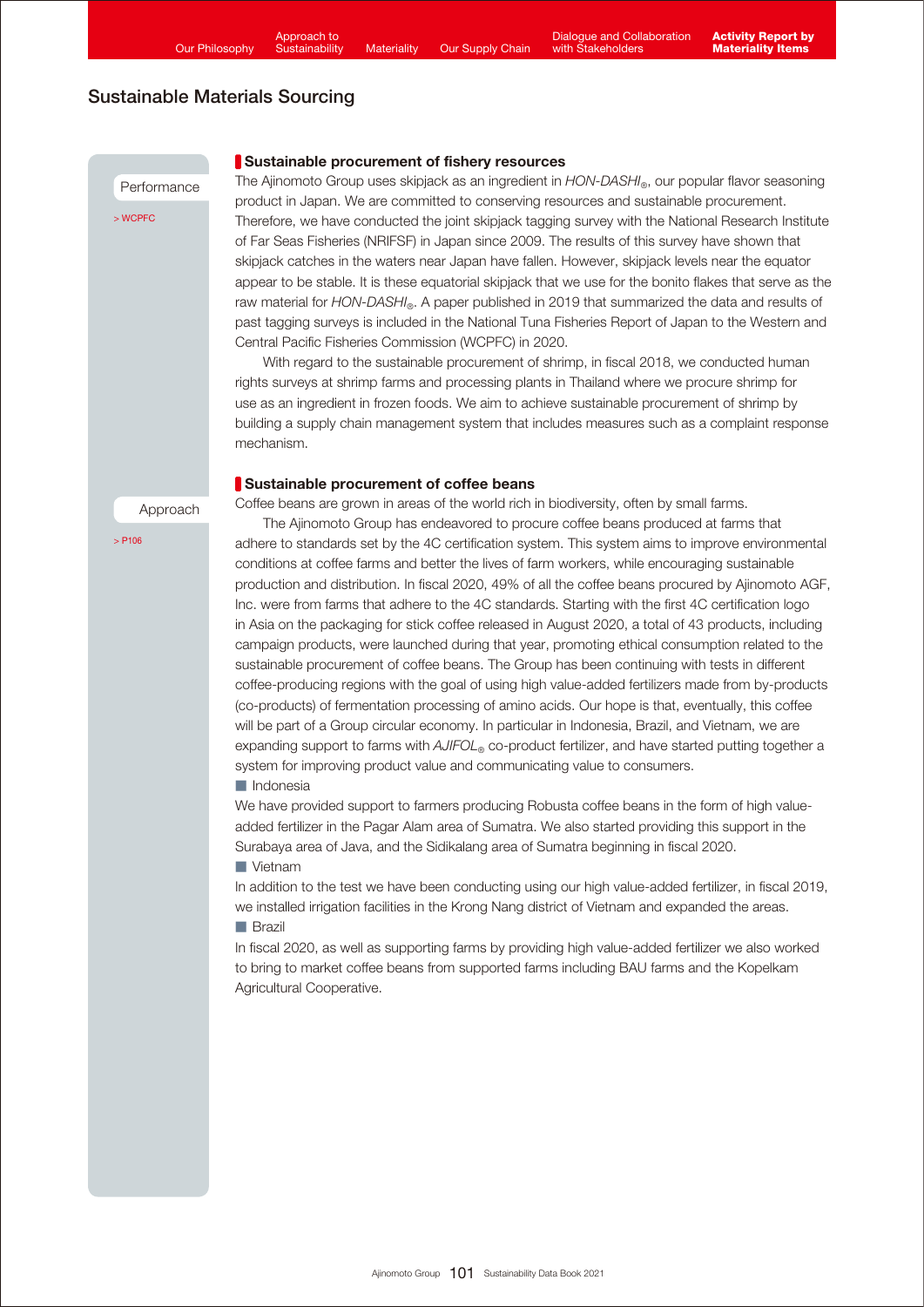Framework

GRI204-DMA GRI308-DMA GRI407-DMA GRI414-DMA

[> P9](https://www.ajinomoto.com/sustainability/pdf/2021/SDB2021en_management.pdf#page=7)

### **Performance**

GRI204-DMA GRI407-DMA GRI414-1

[> Group Shared](https://www.ajinomoto.com/sustainability/agp/suppliers.php) Policy for **Suppliers**  $\sim$  P<sub>12</sub> [> P51](https://www.ajinomoto.com/sustainability/pdf/2021/SDB2021en_safety.pdf#page=5)  $>$  P<sub>105</sub>

 $>$  P119

# Supply chain management

Ajinomoto Co., Inc. creates procurement policies for the Group. Group companies create and implement plans and strategies based on these policies. We hold an Ajinomoto Group Global Procurement Conference to share procurement policies and best practices within the Group. We also use tools that allow persons within the Group to access necessary information, providing timely communications on pertinent topics.

## Supply chain initiatives

The Ajinomoto Group states our expectations to suppliers related to sustainability in the Group Shared Policy for Suppliers, and asks our suppliers for their understanding and cooperation to ensure social and environmental sustainability in the supply chain. In fiscal 2018, the Group joined Sedex.

 In fiscal 2020, we voiced our support for the Tokyo Declaration 2020 on Responsible Acceptance of Foreign Workers formulated by the Global Alliance for Sustainable Supply Chain (ASSC) regarding the recruitment of foreign workers with intern training program or special skills visa status, and we have requested that our suppliers create an environment in which foreign workers can be active in their work. Using Sedex as a base, we aim to set up a supply chain management system with common standards within the Ajinomoto Group by fiscal 2025.

## Supplier hotlines

The Ajinomoto Group established a supplier hotline in fiscal 2018. The hotline complements the hotline available to Group executives and employees. Reporting from suppliers facilitates the early detection and correction of Ajinomoto Group executive and employee behaviors that are potentially in violation of the law or the Ajinomoto Group Policies (AGP).

 In fiscal 2020, we introduced a *Workers' Voice* system for monitoring the opinions of migrant workers at three Group companies in Japan. This will use multilingual support provided by NPOs to receive reports of day-to-day problems, and can be used as a hotline for labor and human rightsrelated consultations that can be sent to the Group. Moving forward, we intend to expand this system to cover the whole supply chain and utilize it in the early detection of issues with labor and human rights.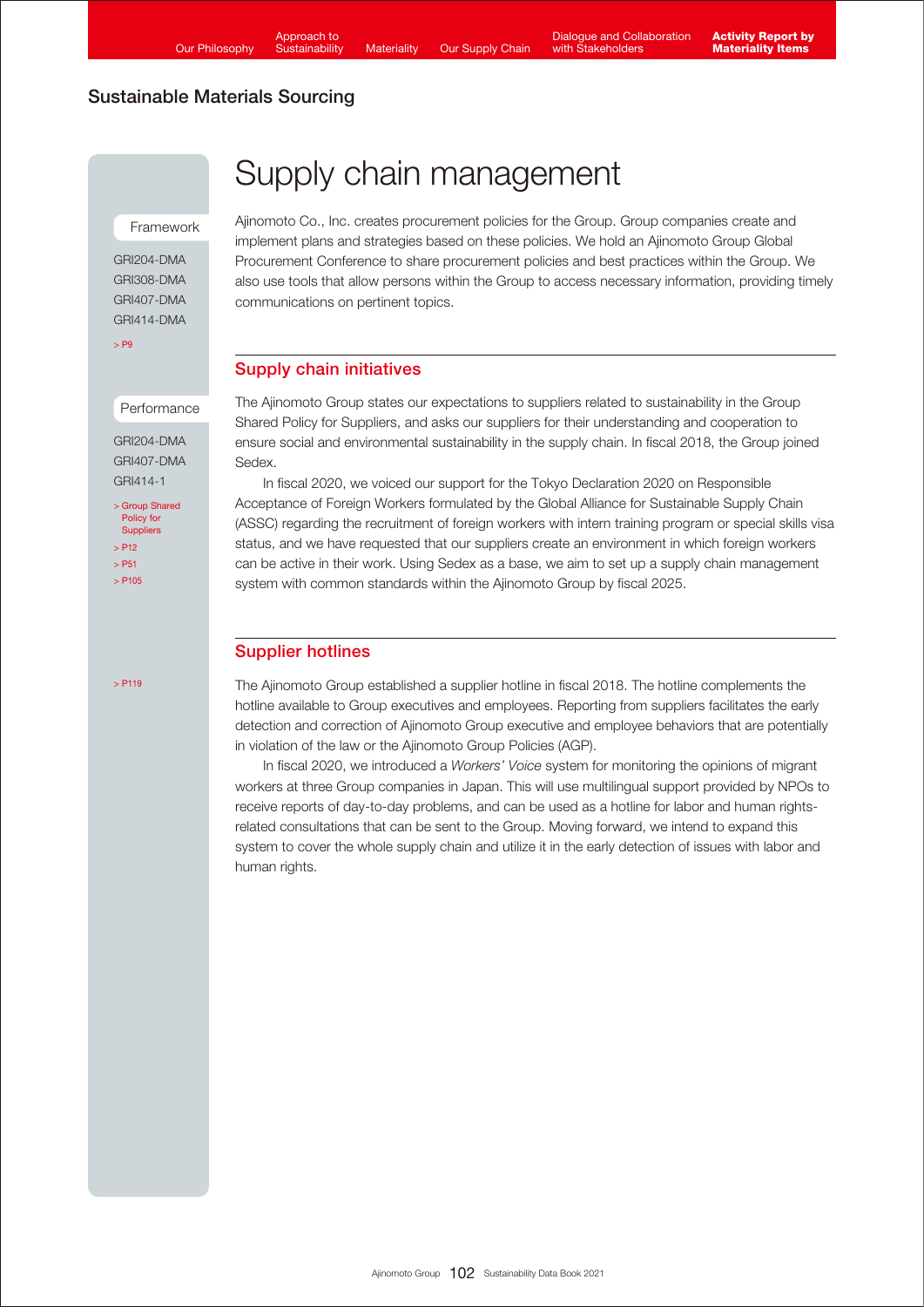Human rights due diligence

## Sustainable Materials Sourcing

GRI204-DMA GRI408-DMA GRI409-DMA GRI411-DMA GRI412-1 GRI414-DMA

> Group Shared [Policy on Human](https://www.ajinomoto.com/sustainability/agp/human-rights.php) **Rights** [> Thailand Supply](https://www.ajinomoto.com/sustainability/pdf/2019/ASSC_HRDD2019e.pdf) 

Chain Human Rights Due Diligence Report Based upon the Group Shared Policy on Human Rights, the Ajinomoto Group conducted human rights impact assessments throughout the entire business in 2014 and 2018, and are carrying out due diligence starting in industries and regions with comparatively high risks. Furthermore, we are keeping a keen eye on global trends including the 2021 enactment of the EU's Environmental and Human Rights Due Diligence Legislation, and will take measures as necessary.

 In fiscal 2020, we participated in an advisory capacity in putting together the Japan Platform for Migrant Workers toward Responsible and Inclusive Society (JP-MIRAI) created by the Japan International Cooperation Agency (JICA) together with other stakeholders including companies, lawyers, and NGOs. This aims to resolve issues faced by foreign workers undergoing technical training and those with special skills. Using this platform, we will strengthen involvement with suppliers and their supervisory and dispatch organizations, with the aim of reducing human rights risks. We also conducted a desktop preliminary human rights impact assessment with respect to supply chains for sugarcane and coffee beans sourced in Brazil. The on-site survey has been postponed due to spread of COVID-19, and will be conducted remotely in fiscal 2021.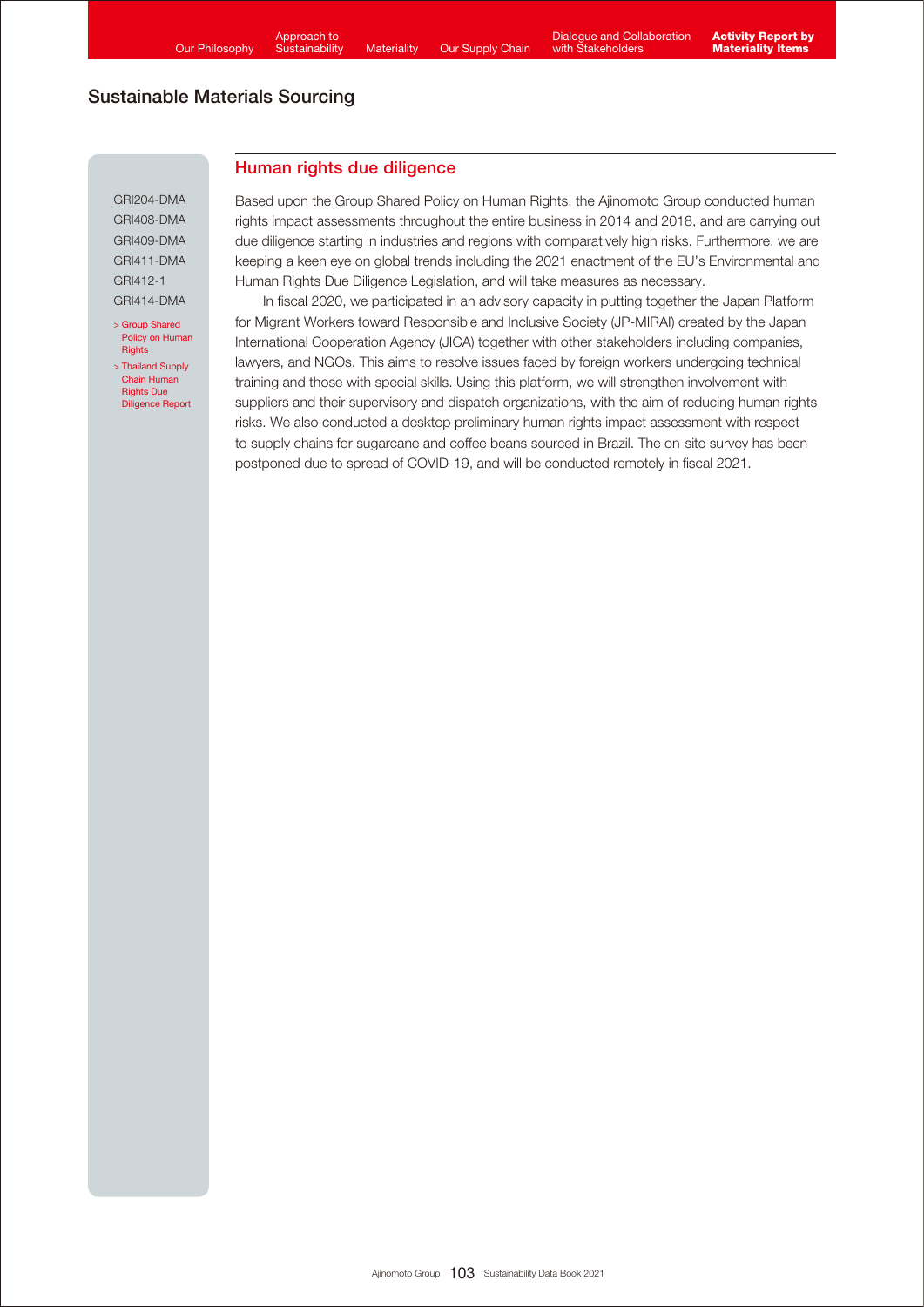# Animal welfare

## Creating policies and holding dialogues with society

### Approach

GRI204-DMA GRI301-DMA

[> Group Shared](https://www.ajinomoto.com/sustainability/agp/group-shared-policy-on-animal-welfare.php)  Policy on Animal **Welfare** 

[> Commitment to](https://www.ajinomoto.com/sustainability/materiality/animal_protection.php)  Minimizing Animal **Testing** 

Performance

The Ajinomoto Group deals with animals throughout our businesses and product development. Animalderived ingredients such as meat, eggs, and extracts are essential for the food products we produce. In the Group Shared Policy on Better Mutual Relationships with Animals established in 2018, the Group defines our approach to procurement in keeping with the concept of animal welfare, and shares this policy with all primary suppliers in Japan when we start working with them. Additionally, so that we can keep informed of domestic and international trends surrounding animal welfare and respond flexibly to social trends and demands, we have set up a roundtable comprising experts in these fields, and have been holding dialogues since February 2020. We have also established a working group of Ajinomoto Group personnel directly involved in the livestock industry, and are exchanging opinions with stakeholders on how we should have better mutual relations with animals.

 Through this process, the Group policy above was renamed in 2021 as the "Group Shared Policy on Animal Welfare." This was updated with more specific content, and shared with all primary suppliers within Japan. Based upon this revised Group policy, looking forward we will aim to build a better symbiotic relationship with all animals in our supply chain.

## Roundtables on better animal welfare

The Ajinomoto Group has been promoting dialogue with stakeholders since February 2020, having established a roundtable comprising external experts. Under this roundtable, in October 2020 we established a working group comprising personnel directly involved in the livestock industry to discuss with stakeholders how we should incorporate perspectives of animal welfare into our business operations, and to collaborate with the roundtable. A total of eight roundtables and five working groups were held, with the project ending in March 2021. An overview of this is as follows.

### External members (in alphabetical order):

Junko Edahiro (Professor, Graduate School of Leadership and Innovation, Shizenkan University) Arisa Kishigami (ESG & Sustainability Specialist) Shigeru Kyuwa (Professor, The University of Tokyo) Kenichi Takeda (Associate Professor, Shinshu University)

• First roundtable (February 5, 2020):

The session began with an overview of the Group and explanations of how our business relates with animals, as well as our approach and initiatives in this area to date. Meeting then shifted to an exchange of views on the key themes to be addressed.

• Second roundtable (April 8, 2020):

A panel of external members presented the latest information related to animal welfare and raised issues in the Group's relationships with animals from an expert point of view. The experts and our representatives engaged in an open exchange of opinions.

- Third roundtable (May 13, 2020): We reported on actions of the procurement department related to animal welfare, as well as on the launch of the Animal Welfare Working Group.
- Fourth roundtable (July 10, 2020):

We had lectures from external members on "Animal Welfare in Sustainability Issues with a Livestock and Food Industries Focus" and "Laws, Regulations, Guidelines, and Standard Values for Livestock Animal Welfare (Countries, Regions, Breeds, etc.)." Through exchanging opinions, we broadened our understanding of the scope of our initiatives.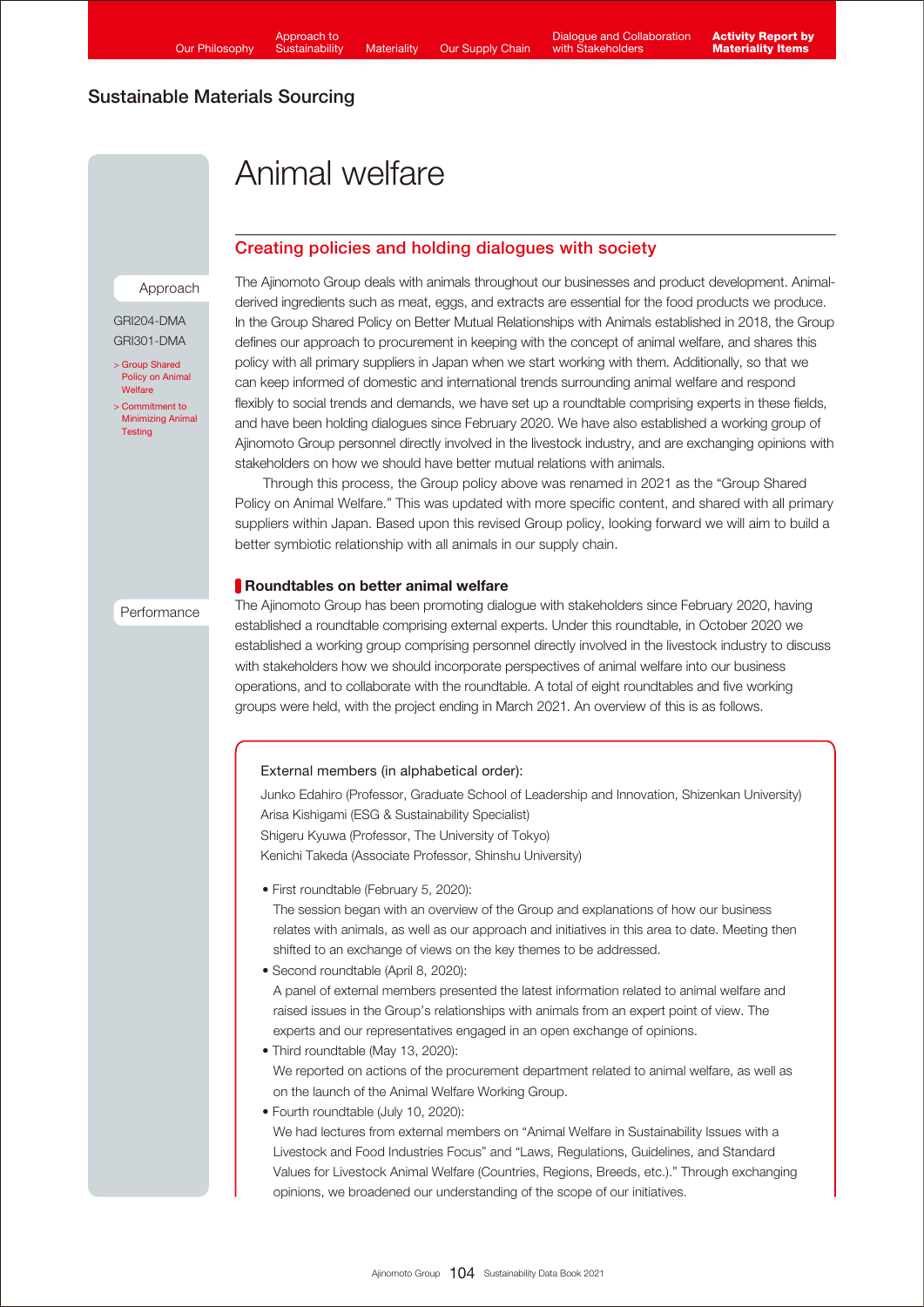<span id="page-8-0"></span>• Fifth roundtable (September 28, 2020):

From the survey report on animal welfare, participants learned about the actual situation regarding laws and regulations as well as consumer awareness in each country. They also exchanged opinions regarding details of planned initiatives by the working group to be established.

- Sixth roundtable (January 8, 2021): We reported on details of the activities of the working group regarding dialogue, etc. conducted with stakeholders involved in livestock production. Participants exchanged opinions regarding revisions to the Group Shared Policy on Better Mutual Relationships with Animals.
- Seventh, eighth roundtables (February 16, March 2, 2021): We confirmed various aspects of the draft revision of the policy above, and included proposals from the working group. Confirmation of the draft amendment incorporating received opinions continued after the date of the roundtable. At the final eighth roundtable, we exchanged opinions regarding future initiatives.

## Livestock traceability survey

Performance

GRI204-DMA GRI301-DMA The risk assessment of Ajinomoto Co., Inc.'s domestic suppliers of meat and meat extract for fiscal 2020 found a combined traceability to original farming sites of just 10% on a numerical basis for fully traceable and conditionally traceable suppliers. One of the reasons for this result was that livestock breeding management guidelines have not been fully embraced in Japan, with widely varying degrees of awareness among suppliers. We plan to continue our work in spreading awareness of these guidelines as we as to conduct a similar survey at our Group companies.

 Overseas, the Group tracks the status of legal developments regarding animal welfare in each country and region. We are sharing our policies and issues on the subject with them.

## Feed-use amino acids as a solution to animal nutrition issues

Animal bodies are made up of approximately 20 types of amino acids. Several of these amino acids cannot be synthesized internally in sufficient quantities. These amino acids, called essential amino acids, can be supplemented through animal feed.

 Adding feed-use amino acids can improve the essential amino acid profile of feeds that consist mainly of wheat and/or corn and thus are poorly balanced. The improved amino acid balance not only increases feed efficiency and promotes growth, but also reduces environmental impact by reducing excreted nitrogen.



 $\sim$  PR $_A$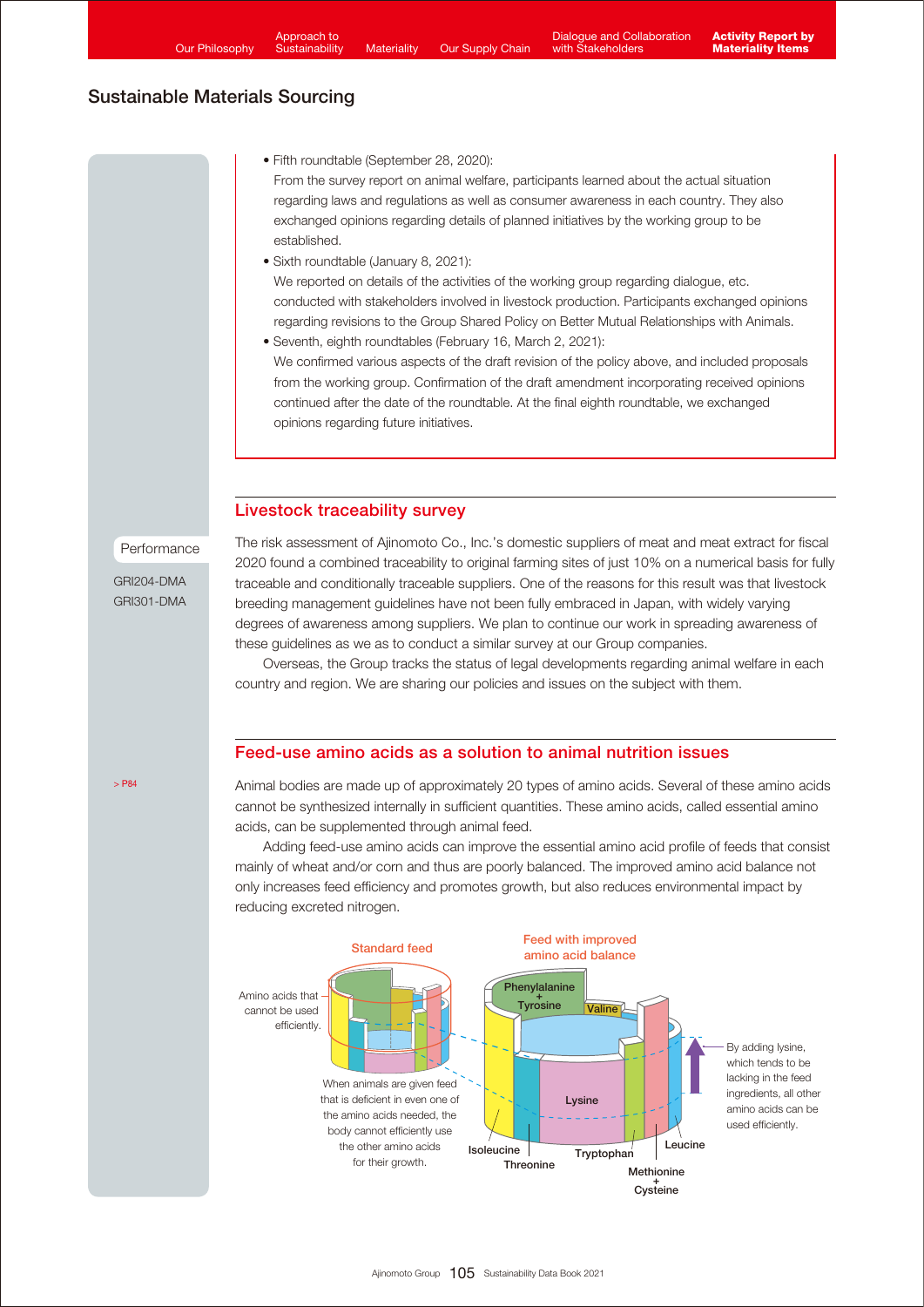# <span id="page-9-0"></span>Contribution to sustainable agriculture

## High value-added fertilizers made with co-products

Approach

GRI203-2

Plants synthesize amino acids from absorbed nitrogen and sugars gained through photosynthesis, then use amino acids to synthesize proteins necessary for growth. Even under poor photosynthesis conditions caused by cloudy weather or low temperatures, plant growth can be stimulated by supplying amino acids as fertilizer. For more than 40 years, the Ajinomoto Group has effectively utilized the nutrient-rich co-products of amino acid production as organic fertilizer. By fortifying these co-products with suitable amounts of phosphoric acid and potassium, for example, we have developed fertilizers with higher added value. Continued experiments and research have made it clear that these amino acid-enriched fertilizers enhance root development, plant growth, and harvest yields.



## Performance

GRI203-2

[> P80](https://www.ajinomoto.com/sustainability/pdf/2021/SDB2021en_climate.pdf#page=7)

## High value-added fertilizers used around the world

#### ■ Japan

Ajinomoto Co., Inc. produces high-quality fertilizers, making effective use of co-product biomass generated during the amino acid fermentation process. Cell drying technology using heat from compost significantly reduces the amount of  $CO<sub>2</sub>$  emitted during the course of drying coproducts. This fertilizer not only reduces environmental impact, but also increases the amino acid content and sugar content of crops, while stabilizing quality. We are expanding sales channels for this superior product and contributing to a revitalization of agriculture.

#### ■ Vietnam

Vietnam is one of the world's leading exporters of rice. The Mekong Delta in the south is a center of rice production, where rice cultivation takes place two or three times a year. Continued use of nonorganic fertilizers in this region has degraded soil fertility, resulting in unstable quality and yields, making farmers difficult to make a living through rice cultivation. In 2007, AJINOMOTO VIETNAM CO., LTD. began conducting research using a co-product called *AMI-AMI* (liquid fertilizer) in small-scale test farms. Today, this co-product business in Vietnam, which maintains soil fertility while keeping farm production costs down, is essential among local communities, leading to sustainable agriculture.

### ■ China

China is the number one grain producer in the world. However, according to FAO, it has an annual production loss of over 50% due to unsuitable temperature for grain production. The Ajinomoto Group company Agro2Agri, S.L. (Spain), which sells agricultural materials, sells foliar spray *FERTIGRAIN FOLIAR* in China. The product improves tolerance to stress such as high/low temperature and hot wind, and contributes to grain yield improvement.